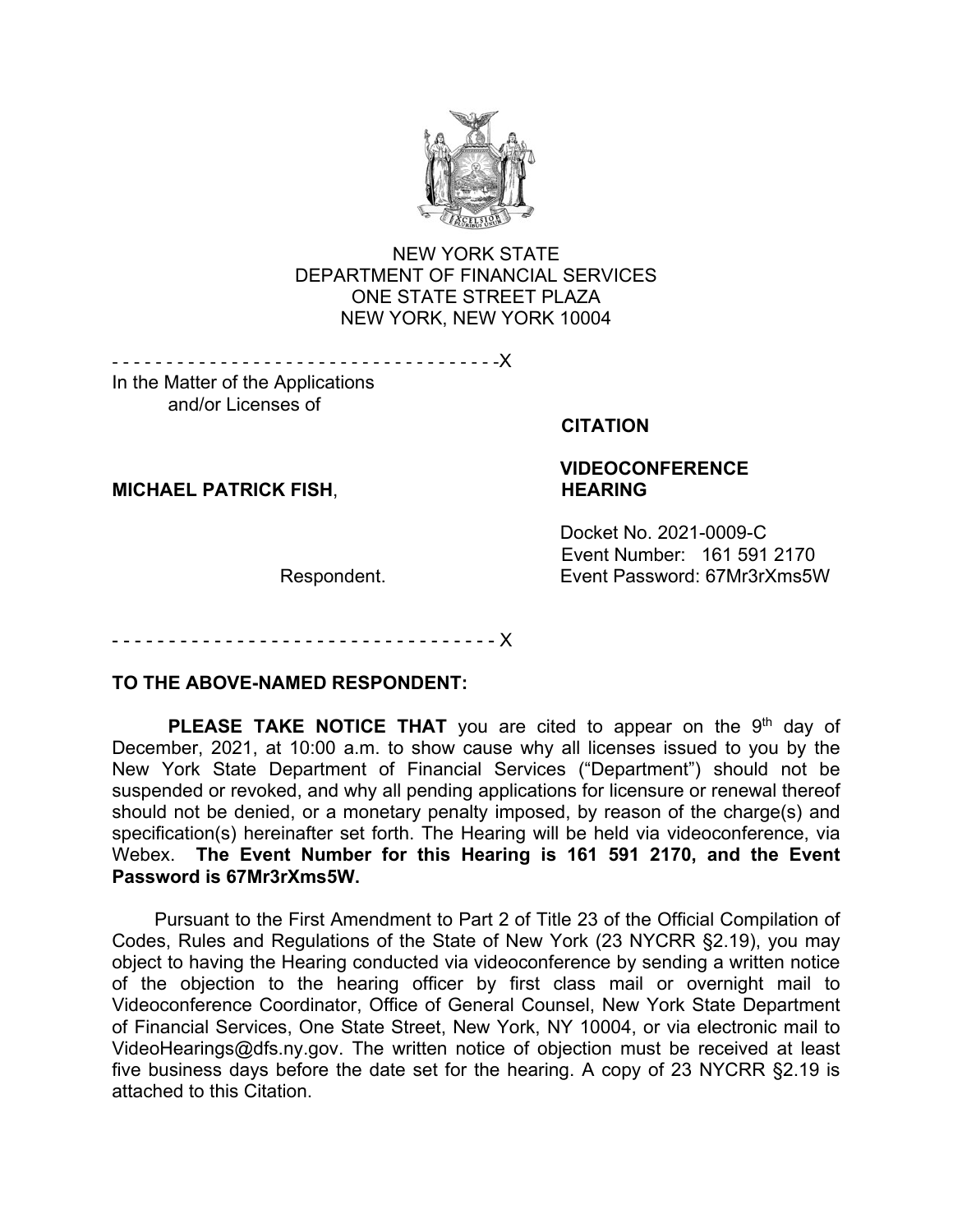You are instructed to go to the Department's website, at  Videoconference Hearing. **At least 48 hours prior to your hearing, you will need to**  <https://www.dfs.ny.gov/reports>and publications/public hearings, to learn how the hearing will be conducted and what you will need to do in order to appear at your **conduct a test to ensure that you can connect to the Videoconference Hearing. Instructions for testing can be found at**

 **introduce any documents at the Hearing, you must email them at least 24 hours description of each document and your Event Number. You may also request name, the date of the Hearing, and your Event Number.**  <https://www.dfs.ny.gov/reports>and publications/public hearings. **If you wish to prior to the start of the Hearing to [VideoHearings@dfs.ny.gov](mailto:VideoHearings@dfs.ny.gov), and include a brief disclosure of the evidence that the Department will introduce at the Hearing by sending an email to [VideoHearings@dfs.ny.gov](mailto:VideoHearings@dfs.ny.gov). Include in your request your** 

 **709-7777 or email [ServiceDesk@dfs.ny.gov](mailto:ServiceDesk@dfs.ny.gov). If you have any questions with regard to connecting or are unable to connect to your Videoconference Hearing, call the Department Help Desk at 212-**

#### **CHARGE I**

#### **OF SECTION 2110(a)(4) OF THE INSURANCE LAW. RESPONDENT HAS DEMONSTRATED UNTRUSTWORTHINESS AND/OR INCOMPETENCE TO ACT AS AN INSURANCE PRODUCER WITHIN THE MEANING**

#### **Specification A**

 intentionally caused damage without authorization to a protected computer. The a consequence of the foregoing conduct, on May 19, 2020, in the United States District  $1030(a)(5)(A)$ . 1. On March 10, 2019, Respondent knowingly caused the transmission of a program, information, code, and command, and as a result of such conduct, offense caused loss to the State University of New York at Plattsburg ("SUNY-PB"). As Court for the Northern District of New York, Respondent pled guilty to Computer Intrusion Causing Damage, a felony, in violation of Title 18, United States Code, Section

#### Specification B

 Title 18, United States Code, Section 1028A. 2. On March 10, 2019, Respondent, while committing the felony referenced in paragraph 1 of this Citation, knowingly transferred, possessed, and used, without lawful authority, the computer network username, and the computer network password of A.V., a female college student at SUNY-PB. As a consequence of the foregoing conduct, on May 19, 2020, in the United States District Court for the Northern District of New York, Respondent pled guilty to Aggravated Identify Theft, a felony, in violation of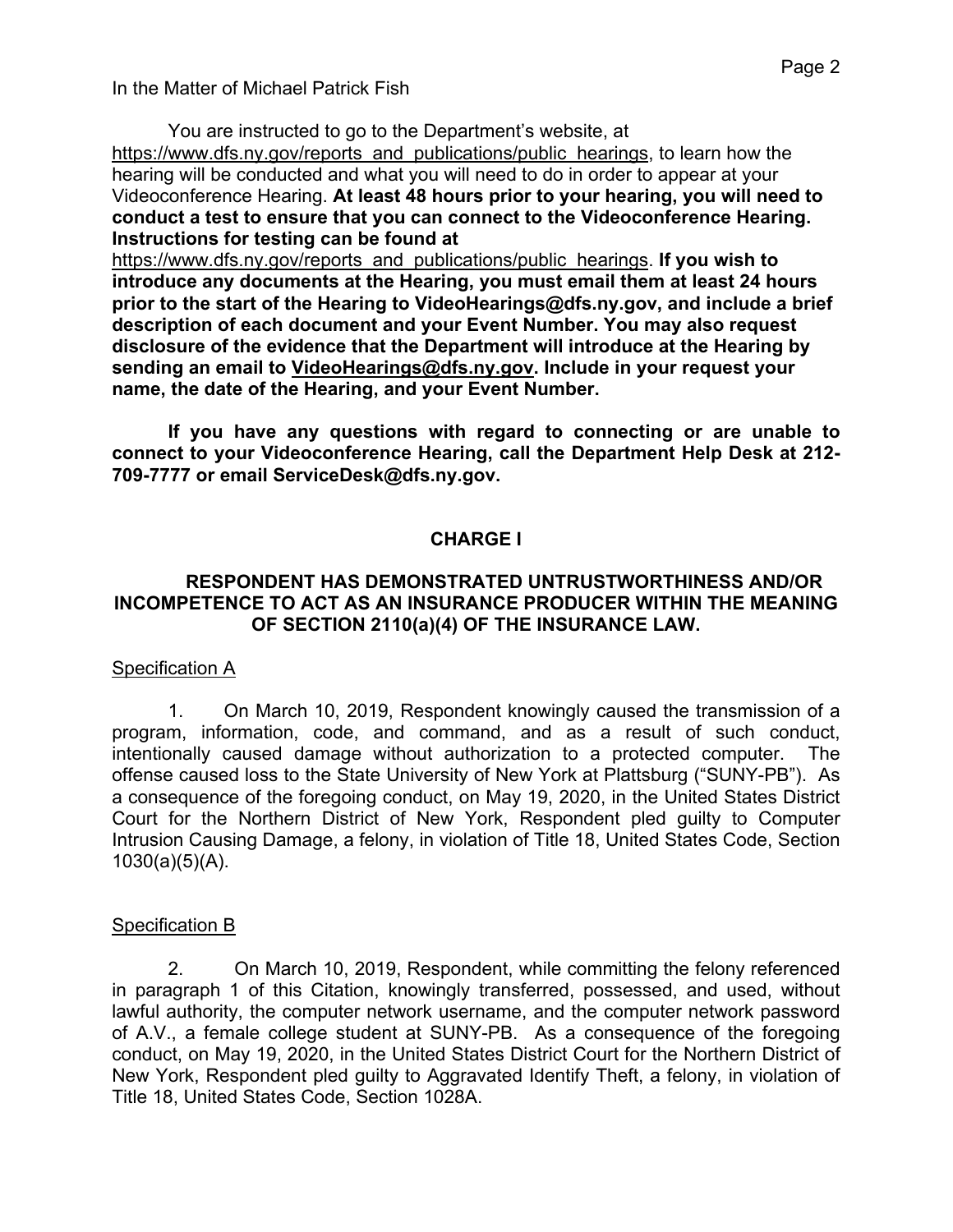# In the Matter of Michael Patrick Fish

#### Specification C

 he was an undergraduate student at SUNY-PB and then a law student at Albany Law School. Between 2016 and 2019, Respondent routinely accessed computer accounts permission from these students or from SUNY-PB to access these accounts. 3. The crimes Respondent committed referenced in paragraphs 1 and 2 of this Citation were part of a course of criminal conduct engaged in by Respondent while belonging to dozens of female SUNY-PB students. Respondent did not have Respondent accessed these accounts to obtain personal information, which Respondent used to gain access to other online accounts, such as Snapchat, Facebook, Google, and iCloud, from which Respondent downloaded sexually explicit and personally embarrassing photographs and videos. Respondent then traded those stolen photographs and videos with others online.

### Specification D

4. On March 19, 2019, Respondent did knowingly possess material that contained images of child pornography. As a consequence of the foregoing conduct, on May 19, 2020, in the United States District Court for the Northern District of New York, Respondent pled guilty to Child Pornography, a felony, in violation of Title 18, United States Code, Section 2252A.

#### **Specification E**

 Child Pornography, as set forth in paragraphs 1, 2 and 4 of this Citation. Respondent thirty days of the initial pretrial hearing date. 5. On May 19, 2020, in the United States District Court for the Northern District of New York, Respondent was arraigned on an Information charging Respondent with Computer Intrusion Causing Damage, Aggravated Identify Theft, and violated Section 2110(j) of the Insurance Law in that Respondent failed to report the aforementioned criminal prosecution to the Superintendent of Financial Services within

#### Specification F

 dated June 23, 2020, August 19, 2020, September 16, 2020, and January 6, 2021. 6. On or about June 19, 2020, Northwestern Mutual notified the Department that it had terminated Respondent's appointment as an agent for cause, effective June 17, 2020, based on Respondent pleading guilty to three felonies. In connection with an investigation of this termination, the Department sent Respondent letters of inquiry Respondent failed to respond to the Department's letters, thereby hampering and impeding the Department's investigation.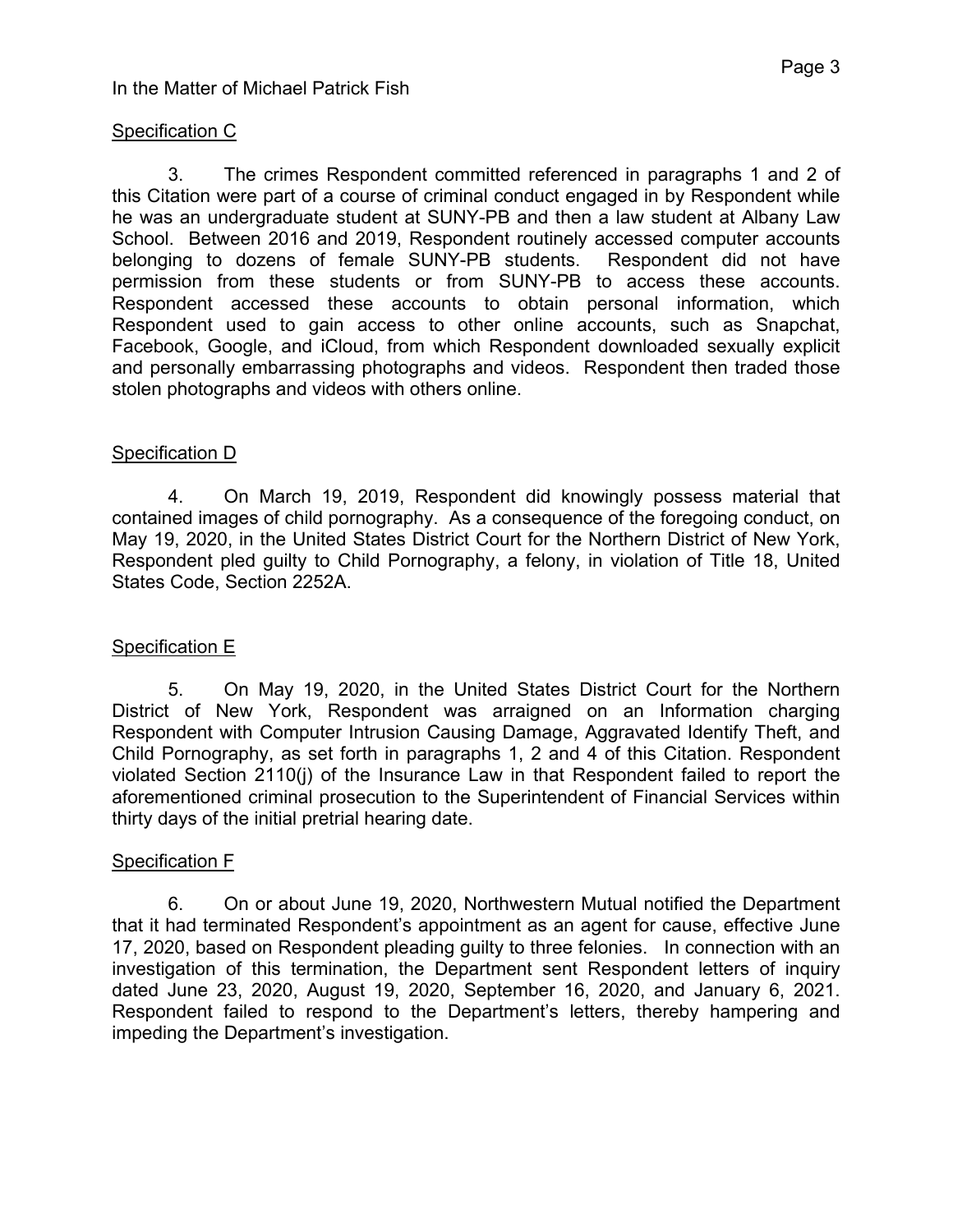#### Specification G

7. On or about July 16, 2020, Respondent's license as an insurance agent was revoked by the Commissioner of Insurance of the State of Kansas, who found that the insurable interests of the public are not properly served under Respondent's license.

#### Specification H

 producer was revoked by the Massachusetts Division of Insurance, pursuant to a 8. On or about October 10, 2020, Respondent's license as an insurance Settlement Agreement.

#### Specification I

final disposition of the matter.<br><u>Specification J</u> 9. Respondent violated Section 2110(i) of the Insurance Law in that he failed to report to the Superintendent the administrative action taken against Respondent in the State of Kansas, referenced in paragraph 7 of this Citation, within thirty days of the

 Massachusetts, referenced in paragraph 8 of this Citation, within thirty days of the final 10. Respondent violated Section 2110(i) of the Insurance Law in that he failed to report to the Superintendent the administrative action taken against Respondent in disposition of the matter.

#### **CHARGE II**

#### **RESPONDENT HAS VIOLATED SECTION 2110(j) OF THE INSURANCE LAW**

11. The allegations set forth in paragraph 5 of this Citation are repeated and re-alleged as if fully set forth herein.

#### **CHARGE III**

#### **SUSPENDED OR REVOKED IN ANOTHER STATE WITHIN THE MEANING OF RESPONDENT HAS HAD AN INSURANCE PRODUCER LICENSE DENIED, SECTION 2110(a)(9) OF THE INSURANCE LAW.**

 repeated and re-alleged as if fully set forth herein. 12. The allegations set forth in paragraphs 7 and 8 of this Citation are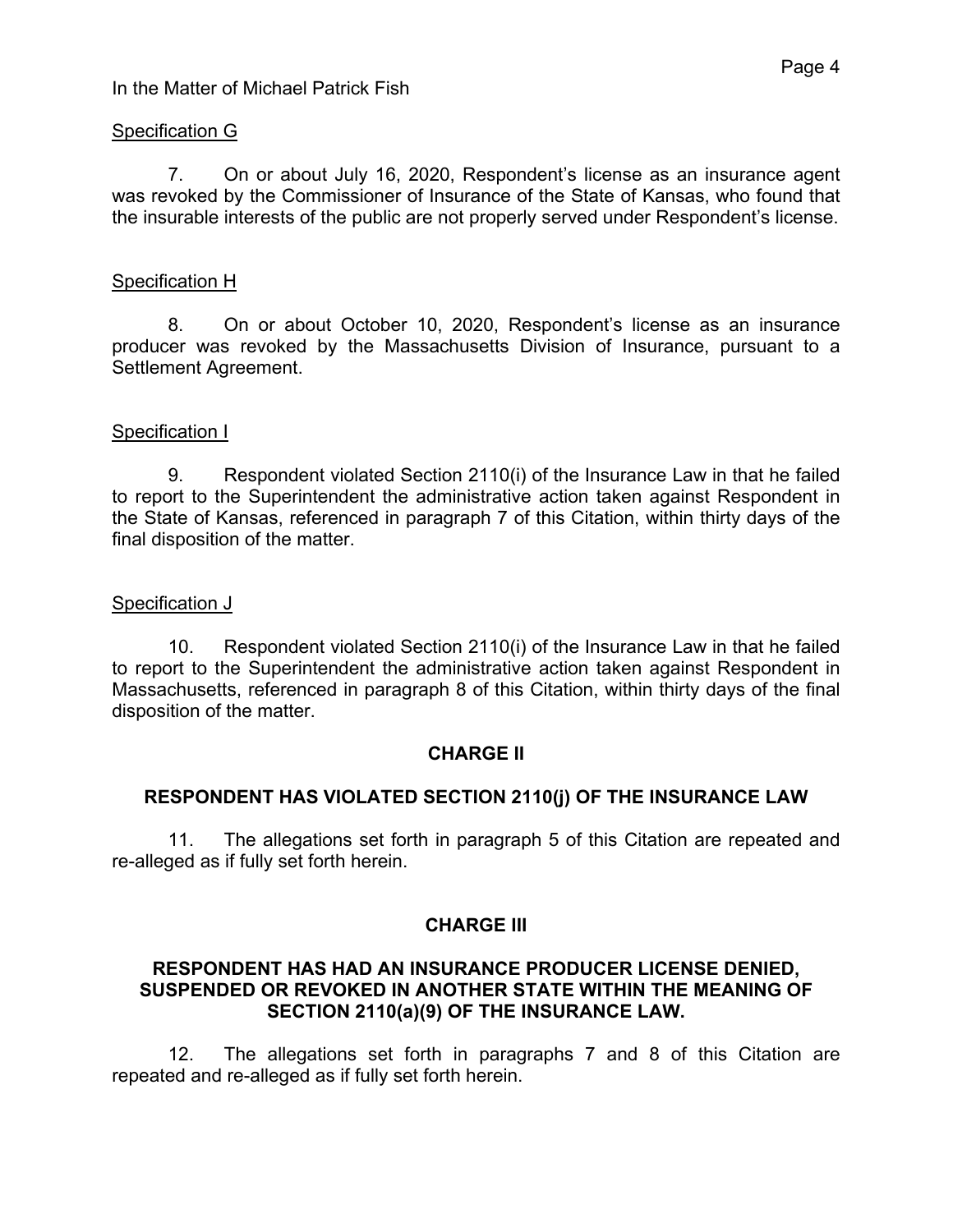## **CHARGE IV**

#### **RESPONDENT HAS VIOLATED SECTION 2110(i) OF THE INSURANCE LAW**

13. The allegations set forth in paragraphs 9 and 10 of this Citation are repeated and re-alleged as if fully set forth herein.

### **PLEASE TAKE FURTHER NOTICE THAT:**

 $(A)$ According to the records of the New York State Department of Financial Services, Michael Patrick Fish was licensed as an agent under Section 2103(a) of the Insurance Law until said license expired on July 14, 2021.

 Sections 304-a, 305 and 306 of the Financial Services Law, and notice of this hearing is given to Respondent in accordance with Section 304 of the Financial Services Law. (B) This citation is issued pursuant to Section 2110 of the Insurance Law and

 $(C)$  of Title 23, Part 2 of the Official Compilation of Codes, Rules and Regulations of the concerning your rights and the Department's hearing procedures and should be read carefully. A copy of 23 NYCRR § 2.19 is attached hereto; a copy of the balance of 23 NYCRR 2 will be furnished upon request. Respondent's attention is directed to a statement in plain language, attached hereto, entitled "Summary of Hearing Procedures", summarizing the provisions State of New York (23 NYCRR 2). This statement contains important information

 NYCRR 2 will be furnished upon request. (D) Should Respondent fail to appear at the time and place fixed for the disciplinary action, if any, may result in the imposition of a monetary penalty or in the hearing or any adjourned date thereof, the hearing will proceed as scheduled and the suspension or revocation of any licenses and/or the denial of all pending applications for licenses or renewal thereof.

 Dated: New York, NY November 4, 2021

NEW YORK STATE DEPARTMENT OF FINANCIAL SERVICES

By: Michael S. Formichelli

Michael S. Formichelli Associate Attorney (212) 480-5250

**BY CERTIFIED MAIL AND REGULAR MAIL:**